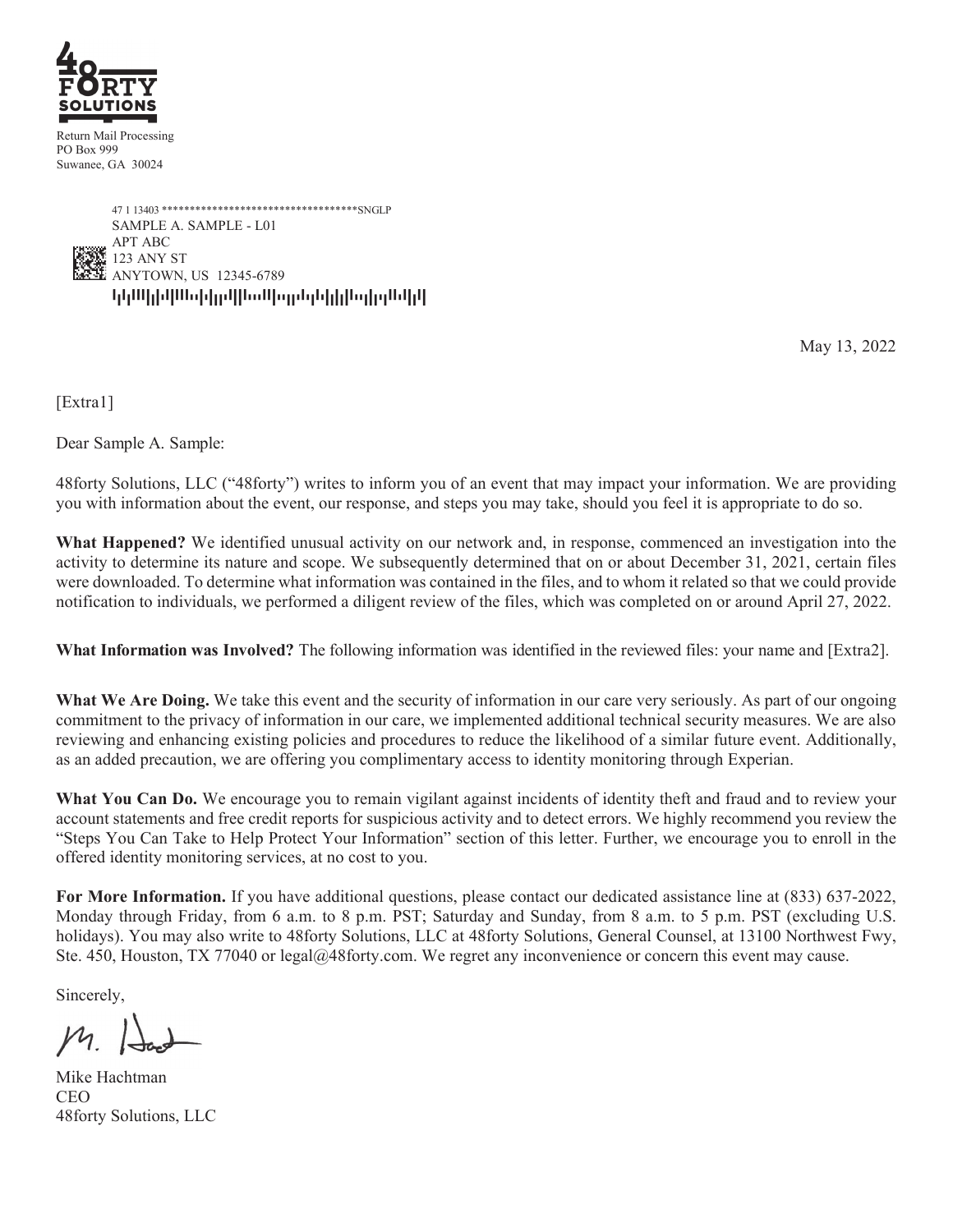## **Steps You Can Take to Help Protect Your Information**

## **Enroll in Monitoring Services**

To help protect your identity, we are offering a complimentary [12/24]-month membership of Experian's<sup>®</sup> IdentityWorks<sup>SM</sup>. This product provides you with superior identity detection and resolution of identity theft. To activate your membership and start monitoring your personal information please follow the steps below:

- Ensure that you **enroll by**: **August 31, 2022** (Your code will not work after this date.)
- **Visit** the Experian IdentityWorks website to enroll: https://www.experianidworks.com/credit
- Provide your **activation code**: **ABCDEFGHI**

If you have questions about the product, need assistance with identity restoration or would like an alternative to enrolling in Experian IdentityWorks online, please contact Experian's customer care team at (833) 637-2022 by **August 31, 2022**. Be prepared to provide engagement number [Engagement Number] as proof of eligibility for the identity restoration services by Experian.

A credit card is **not** required for enrollment in Experian IdentityWorks.

You can contact Experian **immediately** regarding any fraud issues, and have access to the following features once you enroll in Experian IdentityWorks:

- **Experian credit report at signup:** See what information is associated with your credit file. Daily credit reports are available for online members only.\*
- **Credit Monitoring:** Actively monitors Experian file for indicators of fraud.
- **Identity Restoration:** Identity Restoration agents are immediately available to help you address credit and noncredit related fraud.
- **Experian IdentityWorks ExtendCARE<sup>TM</sup>**: You receive the same high-level of Identity Restoration support even after your Experian IdentityWorks membership has expired.
- **Up to \$1 Million Identity Theft Insurance\*\*:** Provides coverage for certain costs and unauthorized electronic fund transfers.

## **Monitor Your Accounts**

Under U.S. law, a consumer is entitled to one free credit report annually from each of the three major credit reporting bureaus, Equifax, Experian, and TransUnion. To order your free credit report, visit www.annualcreditreport.com or call, toll-free, 1-877-322-8228. You may also directly contact the three major credit reporting bureaus listed below to request a free copy of your credit report.

Consumers have the right to place an initial or extended "fraud alert" on a credit file at no cost. An initial fraud alert is a 1 year alert that is placed on a consumer's credit file. Upon seeing a fraud alert display on a consumer's credit file, a business is required to take steps to verify the consumer's identity before extending new credit. If you are a victim of identity theft, you are entitled to an extended fraud alert, which is a fraud alert lasting seven years. Should you wish to place a fraud alert, please contact any one of the three major credit reporting bureaus listed below.

\* Offline members will be eligible to call for additional reports quarterly after enrolling.

\*\* The Identity Theft Insurance is underwritten and administered by American Bankers Insurance Company of Florida, an Assurant company. Please refer to the actual policies for terms, conditions, and exclusions of coverage. Coverage may not be available in all jurisdictions.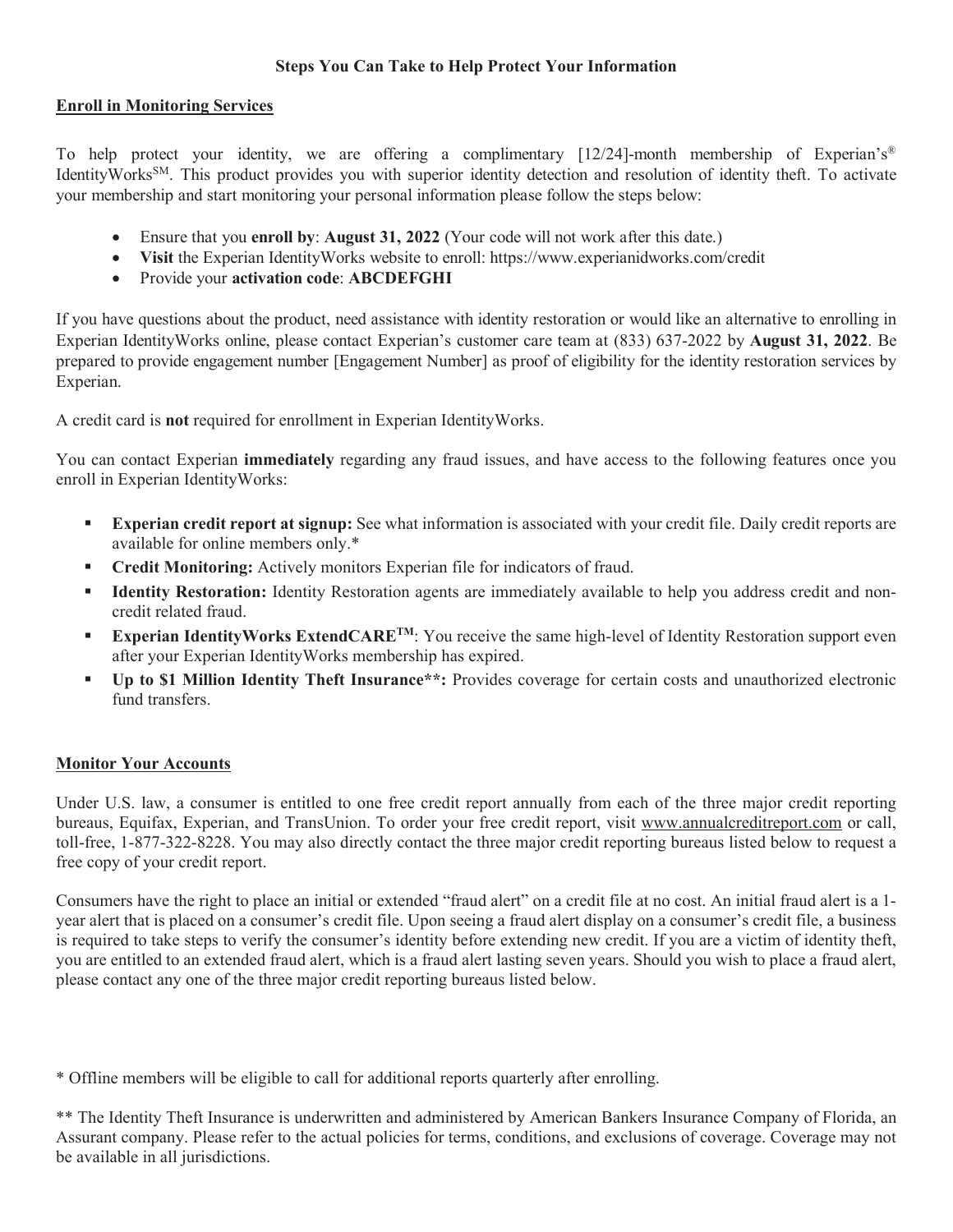As an alternative to a fraud alert, consumers have the right to place a "credit freeze" on a credit report, which will prohibit a credit bureau from releasing information in the credit report without the consumer's express authorization. The credit freeze is designed to prevent credit, loans, and services from being approved in a consumer's name without consent. However, consumers should be aware that using a credit freeze to take control over who gets access to the personal and financial information in consumers' credit reports may delay, interfere with, or prohibit the timely approval of any subsequent request or application made regarding a new loan, credit, mortgage, or any other account involving the extension of credit. Pursuant to federal law, you cannot be charged to place or lift a credit freeze on your credit report. To request a security freeze, you may need to provide some or all of the following information:

- 1. Full name (including middle initial as well as Jr., Sr., II, III, etc.);
- 2. Social Security number;
- 3. Date of birth;
- 4. Addresses for the prior two to five years;
- 5. Proof of current address, such as a current utility bill or telephone bill;
- 6. A legible photocopy of a government-issued identification card (state driver's license or ID card, etc.); and
- 7. A copy of either the police report, investigative report, or complaint to a law enforcement agency concerning identity theft if you are a victim of identity theft.

| Equifax                                  | <b>Experian</b>                | <b>TransUnion</b>                                                 |
|------------------------------------------|--------------------------------|-------------------------------------------------------------------|
| https://www.equifax.com/personal/credit- |                                | https://www.transunion.com/credit-                                |
| report-services/                         | https://www.experian.com/help/ | help                                                              |
| 1-888-298-0045                           | 888-397-3742                   | 1-833-395-6938                                                    |
| Equifax Fraud Alert, P.O. Box 105069     |                                | Experian Fraud Alert, P.O. Box   TransUnion Fraud Alert, P.O. Box |
| Atlanta, GA 30348-5069                   | 9554, Allen, TX 75013          | 2000, Chester, PA 19016                                           |
| Equifax Credit Freeze, P.O. Box 105788   |                                | Experian Credit Freeze, P.O. TransUnion Credit Freeze, P.O.       |
| Atlanta, GA 30348-5788                   | Box 9554, Allen, TX 75013      | Box 160, Woodlyn, PA 19094                                        |

Should you wish to place a credit freeze, please contact the three major credit reporting bureaus listed below:

## **Additional Information**

You may further educate yourself regarding identity theft, fraud alerts, credit freezes, and the steps you can take to protect your personal information by contacting the consumer reporting bureaus, the Federal Trade Commission, or your state Attorney General. The Federal Trade Commission may be reached at: 600 Pennsylvania Avenue NW, Washington, DC 20580; www.identitytheft.gov; 1-877-ID-THEFT (1-877-438-4338); and TTY: 1-866-653-4261. The Federal Trade Commission also encourages those who discover that their information has been misused to file a complaint with them. You can obtain further information on how to file such a complaint by way of the contact information listed above. You have the right to file a police report if you ever experience identity theft or fraud. Please note that in order to file a report with law enforcement for identity theft, you will likely need to provide some proof that you have been a victim. Instances of known or suspected identity theft should also be reported to law enforcement and your state Attorney General. This notice has not been delayed by law enforcement.

*For District of Columbia residents*, the District of Columbia Attorney General may be contacted at: 400 6<sup>th</sup> Street, NW, Washington, D.C. 20001; 202-727-3400; and oag@dc.gov.

*For Maryland residents*, the Maryland Attorney General may be contacted at: 200 St. Paul Place, 16th Floor, Baltimore, MD 21202; 1-410-528-8662 or 1-888-743-0023; and www.oag.state.md.us.

*For New Mexico residents*, you have rights pursuant to the Fair Credit Reporting Act, such as the right to be told if information in your credit file has been used against you, the right to know what is in your credit file, the right to ask for your credit score, and the right to dispute incomplete or inaccurate information. Further, pursuant to the Fair Credit Reporting Act, the consumer reporting bureaus must correct or delete inaccurate, incomplete, or unverifiable information; consumer reporting agencies may not report outdated negative information; access to your file is limited; you must give your consent for credit reports to be provided to employers; you may limit "prescreened" offers of credit and insurance you get based on information in your credit report; and you may seek damages from violators. You may have additional rights under the Fair Credit Reporting Act